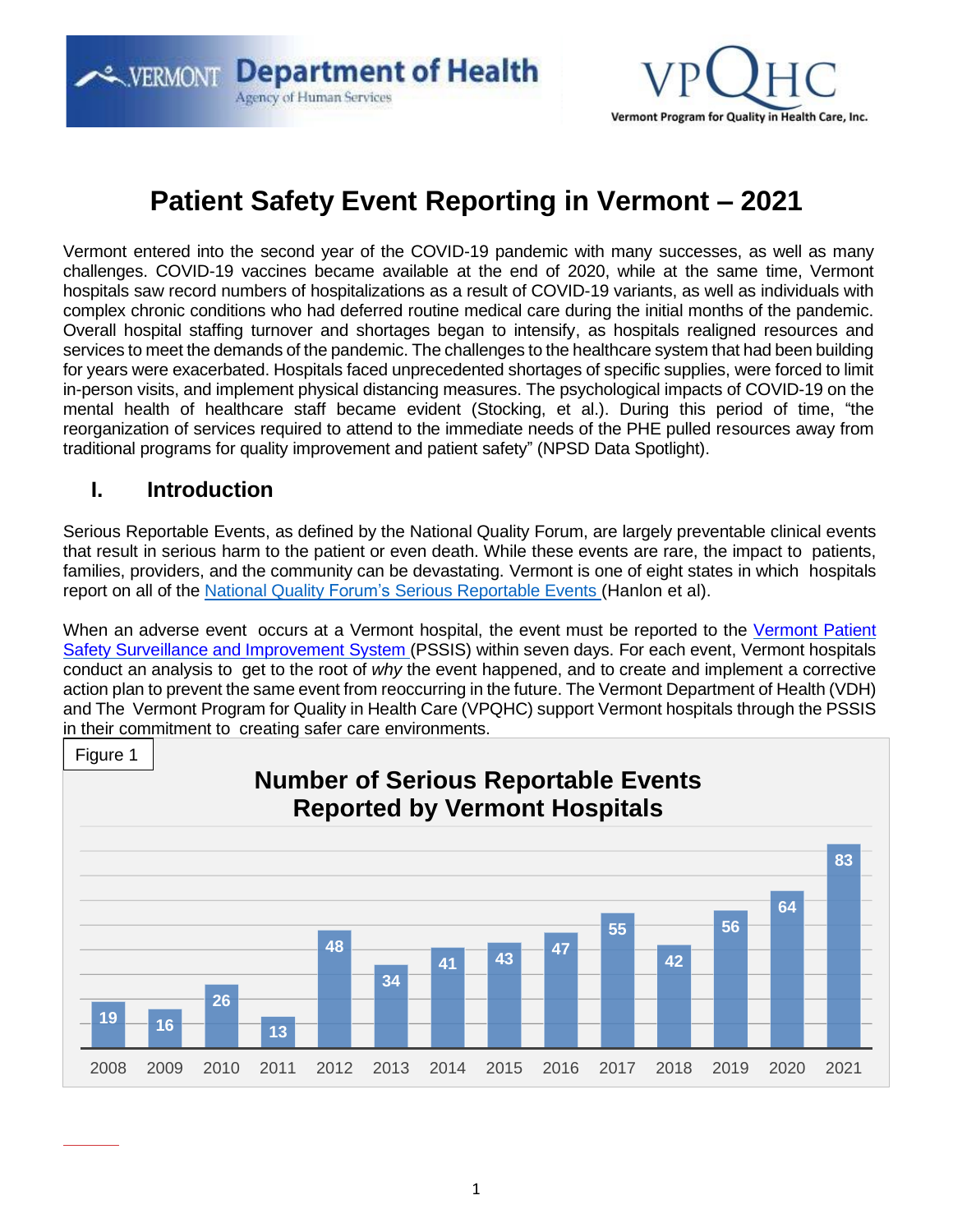**EXPERMONT Department of Health Agency of Human Services** 



Serious Reportable Events have been reported in Vermont since PSSIS was implemented in 2008. In order to ensure the confidentiality of patients, VPQHC does not report hospital-specific event information. While small numbers limit our ability to interpret significant changes between years, the increase in cases seen in 2012 is likely due in part to the expansion of the Serious Reportable Event criteria by the National Quality Forum at the end of 2011. The increase in Serious Reportable Events over the past two years will continue to be monitored as the effects of the COVID-19 pandemic on patient safety continue to be studied.

### **II. Vermont Serious Reportable Events 2021**

In 2021, VPQHC reviewed 83 Serious Reportable Events, and Corrective Action Plans were submitted by Vermont hospitals. The majority of Serious Reportable Events (Figure 2) were classified as Care Management Events (82%).

Care Management Events include the following:

- Patient death or serious injury<sup>1</sup> associated with a medication error
- Death or serious injury of a neonate associated with labor or delivery in a low-risk pregnancy
- Patient death or serious injury associated with a fall while being cared for in a health care setting
- Any Stage 3, Stage 4, and unstageable pressure ulcers acquired after admission/presentation to a health care setting
- Patient death or serious injury resulting from failure to follow-up or communicate laboratory, pathology, or radiology test results



<sup>1</sup> National Quality Forum (NQF) defines serious injury as "a loss of a body part, disability, loss of bodily function, or require major intervention for correction (e.g., higher level of care, surgery)."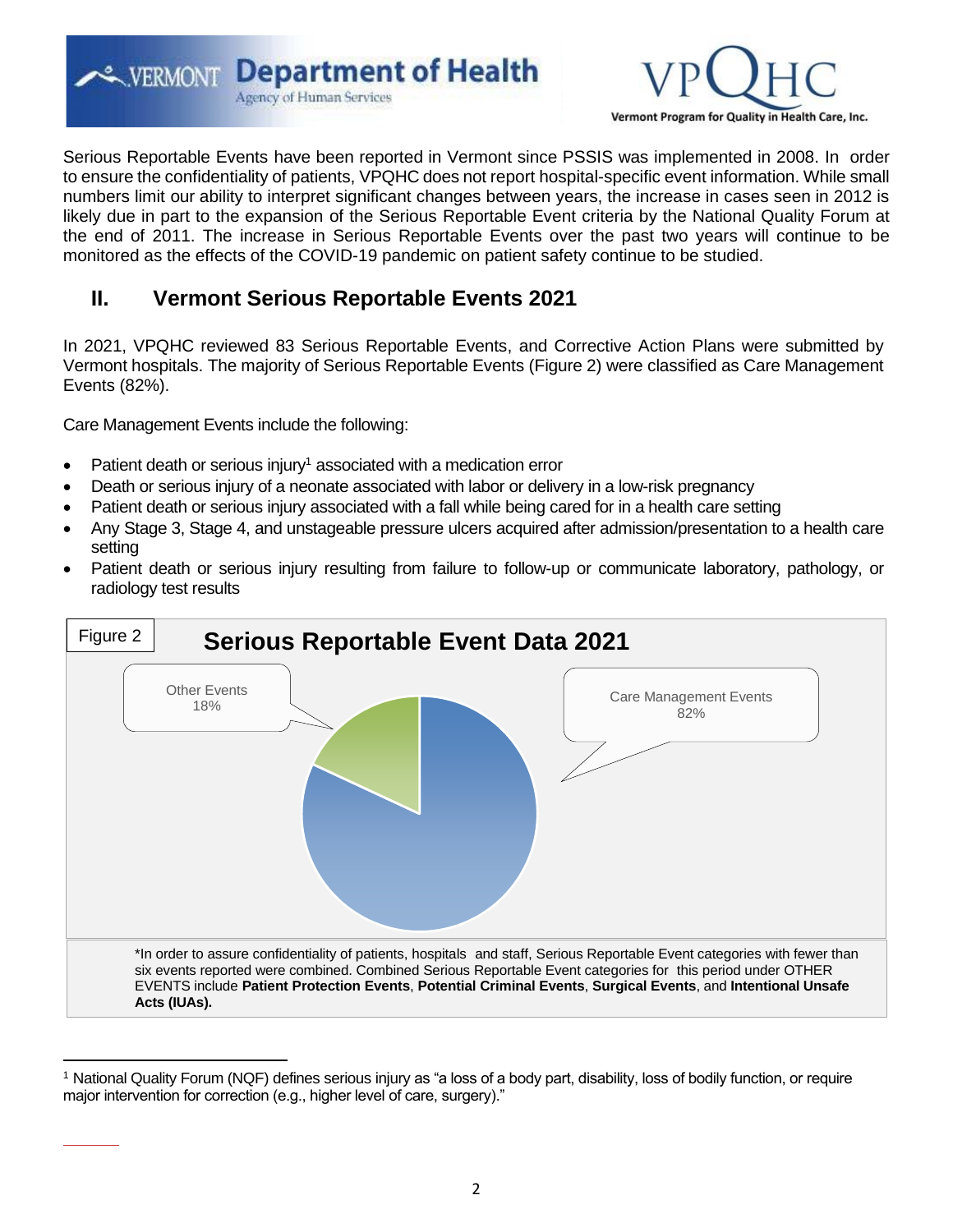**ERMONT Department of Health Agency of Human Services** 



#### **Quick Facts – 2021**

- **The number of Serious Reportable Events reported increased approximately 14% from 2019 to 2020 and approximately 30% from 2020 to 2021.**
- **Since 2020, Serious Reportable Events classified as "Any Stage 3, Stage 4, and unstageable pressure ulcers acquired after admission to a healthcare setting" continued to show significant increase. In 2019, this category of Serious Reportable Events comprised approximately 20% of the Care Management Events, 57% of Care Management Events in 2020, and 54% of Care Management Events in 2021.**
- **Serious Reportable Events classified as "Patient death or serious injury associated with a fall while being cared for in a healthcare setting" comprised between 35-40% of the Care Management Events in 2020 and 2021.**

As hospitals across Vermont and the nation face challenges related to pressure injury prevention, in 2020, Black et al. produced a position paper on behalf of The National Pressure Injury Advisory Panel (NPIAP) discussing unavoidable pressure injuries in the context of the COVID-19 pandemic. In this paper, they state that "establishing the criteria applicable in acute care settings for determining whether a pressure injury is avoidable is long overdue and has become a critical priority in the current environment of the COVID-19 pandemic" (Black et. al). Black et al. outline a variety of intrinsic and extrinsic factors under the COVID-19 pandemic that contributed to an increase in pressure injury events and stated, "although the NPIAP does not consider this time the 'new normal,' we need to recognize that the preventative measures possible in pre-COVID-19 times may not have been feasible in the middle of the COVID-19 crisis." (Black et. al) VPQHC, will continue to monitor the Serious Reportable Events associated with pressures injuries in light of the COVID-19 challenges hospitals faced over the last two years. Opportunities for improvement and learnings from the COVID-19 pandemic are disseminated throughout the Vermont hospital network to support and strengthen pressure injury prevention.

#### **III. Vermont Serious Reportable Event Process and Patient Safety Oversight**

The Vermont Department of Health (VDH) contracts with the Vermont Program for Quality in Health Care (VPQHC) to administer the Vermont Patient Safety Surveillance and Improvement System (PSSIS). If a Serious Reportable Event occurs at a facility, the hospital must report the event to VPQHC within seven days. For each event, Vermont hospitals conduct a Root Cause Analysis (RCA). An RCA is a structured method used to identify and analyze underlying systemic issues that led to the event, or that could result in a future event if not addressed properly. The most important component of an effective RCA is a focus on the larger systemic issues rather than assigning blame to the individuals or facilities involved. Following the RCA and identification of system or process issues, the hospital must develop a comprehensive Corrective Action Plan (CAP) that addresses the findings identified during the event analysis to prevent a similar event from occurring in the future. The CAP must include:

- the specific action steps needed to correct the identified findings of the event
- a specific person or persons responsible to ensure each action item is completed appropriately
- the anticipated or actual completion date of the action steps
- measurable outcomes to demonstrate compliance and sustainability of the corrective actions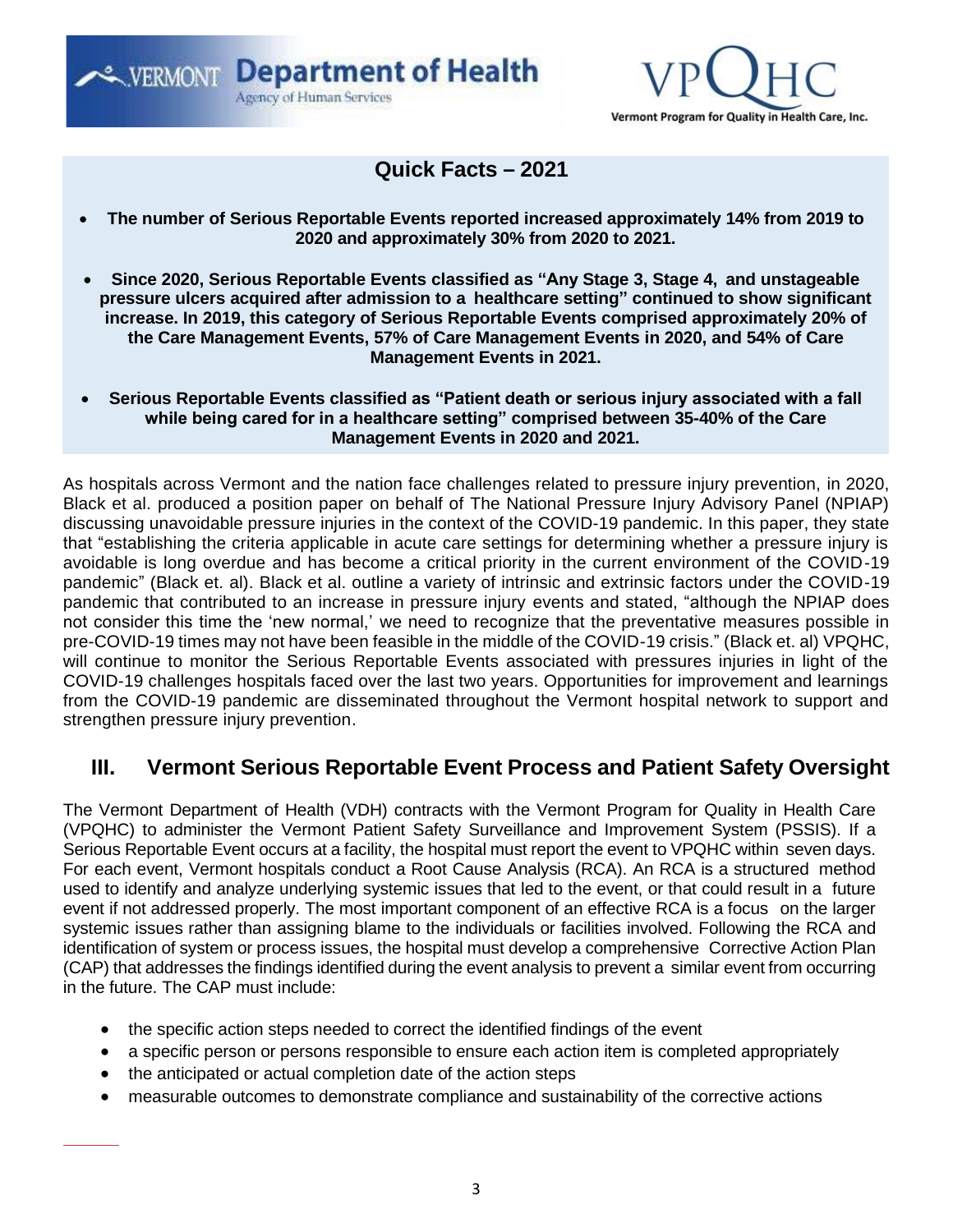**ERMONT Department of Health** Agency of Human Services



Both the RCA and CAP must be submitted to VPQHC for review within 60 days of the initial event report. Once a comprehensive review is completed to ensure that the root cause or causes that led to the event are appropriately addressed, and that all of the required elements are included, the documents are submitted to the Vermont Department of Health Patient Safety Program for review.

VDH also supports VPQHC with a routine periodic site visit at each hospital at least once every three years. During the site visit, the VPQHC patient safety representative and hospital quality department patient safety staff review the hospital policies, procedures, and education provided for safety event reporting and disclosures. VPQHC staff review the hospital's Serious Reportable Events and the follow through with corrective action plans (CAPs). Hospital staff from multiple departments are interviewed to assess their knowledge of the safety event reporting procedure and the culture of reporting within the hospital.

PSSIS routine site visits were paused in 2020 and for the majority of 2021, due to the COVID-19 pandemic restrictions. VPQHC, at the discretion of VDH, reinstated PSSIS routine periodic site visits at the end of 2021, and VPQHC is scheduling site visits to resume in 2022. VPQHC staff will continue to work closely with hospitals and the VDH to complete timely visits over the next two years.

Beginning in 2020, Ambulatory Surgery Centers (ASCs) became subject to the Vermont Patient Safety statute. VPQHC provided an orientation to the PSSIS program to the ASCs, along with guidance regarding reporting events, analyzing root causes, and developing corrective action plans. In the future, ASCs will also receive periodic patient safety review site visits at least once every three years.

## **IV. Conclusion**

VDH and VPQHC are committed to promoting safe, high quality patient care through our work with the Patient Safety Surveillance and Improvement System. We accomplish this by supporting hospitals and Ambulatory Surgery Centers in Vermont to develop and implement safe systems and processes for their patients and staff. Highlights of the work include:

- VPQHC recruited a hospital's patient safety staff member to present at the September  $30<sup>th</sup>$ , 2021 Quality Director's Network Meeting regarding steps for performing a credible Root Cause Analysis (RCA) following a patient safety event.
- VPQHC facilitated a case review discussion by a hospital's patient safety staff member at the December 2021 Quality Director's Network Meeting. Relevant guidance and recommendations were provided to Quality Directors by Shireen Hart and Anne Cramer related to the definition and timeframe of "an episode of care."

VPQHC has observed an increase in volume of Serious Reportable Events and complexity of these cases under the COVID-19 Public Health Emergency (PHE). COVID-19 has raised many questions as to how the unique situational factors that have been created by the PHE have, and will continue to, affect patient safety and the healthcare workforce. Psychological safety is defined as a "sense of being able to show and employ oneself without fear of negative consequences to self-image, status or career" (Kingston, Dowell and Mossbury). Organizations that wish to optimize patient safety must support a culture of continuous learning and a high level of psychological safety for the healthcare workforce (Kingston et. al). Moving forward, VPQHC will continue to support hospital leadership commitment to patient safety by reaffirming the importance of a just culture within the hospital and high reliability principles. High reliability learning tools include debriefing, fostering open communication, and staff engagement and involvement in decision making to support psychological safety at the individual, team, and organizational level (Kingston et. al).